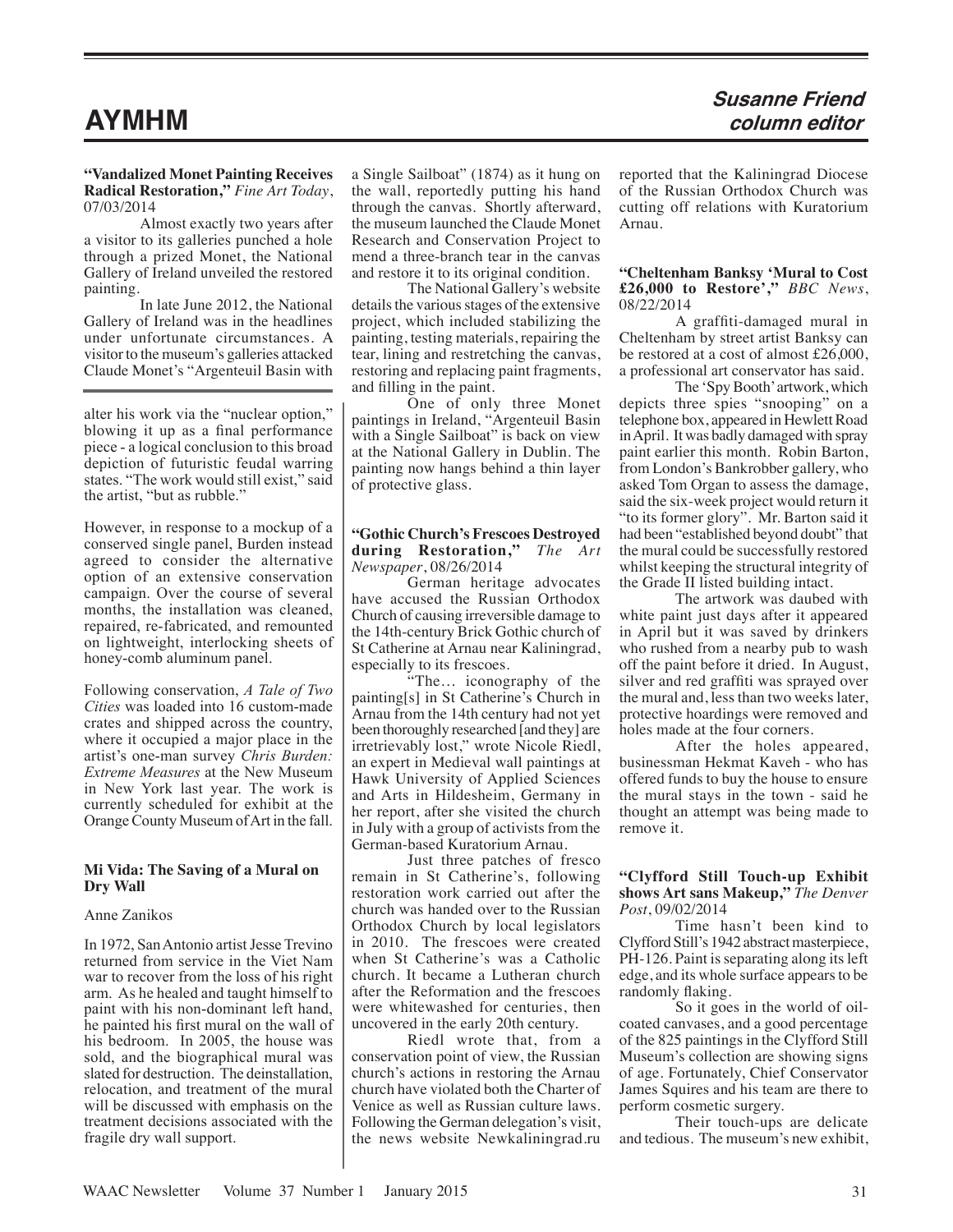"The Art of Conservation: Understanding Clyfford Still" takes a lot of the mystery out of the process. Using raw canvases, some worse for wear, the show explains how paintings are inspected and mended when a fix is in order.

It's a bold move for the museum; really, stapling a sampling of Still's more worthy pieces to the wall and letting us stare at the blemishes. The exhibit shows us a huge work table where a damaged canvas is stretched wide and push-pinned on its sides, holding it tight so the repair work can be done.

For those of us who have gotten to know Still on a surface level, this exhibit offers a chance to go deeper, to see the things before they're made perfect for public consumption. But it's refreshingly honest and goes long way toward making Still, who can seem remote, look a lot more human.

#### **"Massive Dürer Print Undergoing Painstaking Restoration,"** *ArtNet News,* 09/04/2014

This fall, visitors to the National Gallery of Denmark can see conservators at work on Albrecht Dürer's The Arch of Honor of Maximilian I, the largest woodcut print made during the Renaissance.

The delicate artwork, over 9 feet wide and 11 feet tall, is made from 36 separate sheets of paper, printed from no less than 195 wooden blocks. It is being repaired in anticipation of a spring exhibition organized by Denmark's Royal Collection of Graphic Art. Commissioned by Maximilian I, the Holy Roman Emperor, to honor his family, and created by Dürer and his workshop between 1512 and 1515, pages of The Arch were initially stored individually in a binder.

In the mid-19th century, however, they were glued together on a single canvas by the Royal Collection of Graphic Art. In the 16th century, such multi-sheet prints were usually used to decorate walls, and were often handcolored.

Over the years, the piece had deteriorated due to exposure to light and changing climate conditions. Eventually, the museum had to remove the massive artwork from view, and it has been in storage ever since. Restoring the work to its former glory is no easy task, but conservators have opened the process to the public, allowing visitors to observe and ask questions as they painstakingly separate the individual pages, carefully cleaning each one, mending tears and repairing other damage.

# **"The Fall of Rome? Italy's Fears that Corporate-Sponsored Restoration Projects Will Lead to the Disneyfication of its Cultural Heritage,"** *The Independent*, 09/07/2014

As Italy courts private cash to rescue some of the globe's best-known relics of the ancient world, a debate is raging over the commercialisation of history. The Italians have been careful to avoid, say, the kind of US-style rebranding that could lead to Prada's Pompeii or the Leaning Tower of Gucci. But critics are already fretting about corporate exploitation of Italy's national patrimony.

Yet something, everyone agrees, needs to be done. Fearing the Disneyfication of its landmarks, the Italian government has largely eschewed private donations and sponsorships for upkeep and renovations. But in the face of Italy's multi-year economic malaise and the gravity of deterioration at some sites, the Italians have done an aboutface. Portraying themselves now as merely caretakers of some of humanity's most important artifacts, they are rallying billionaires, companies and even foreign governments to their cause.

As the Italians peddle their monuments like so many troubled children in need of sponsors, the dandies of Italian fashion have come to the rescue. They are throwing millions of euros toward desperately needed restorations in exchange for various sponsorship rights, helping spur one of the singlelargest periods of archaeological and artistic renewal in modern Italian history.

## **"John Kerry Blasts ISIS's Cultural Destruction in Met Speech,"** *Artnet. org*, 09/23/2014

The US Secretary of State spoke to an audience in the Met's Temple of Dendur wing Monday night, laying out the justification for military intervention in the interest of protecting cultural heritage sites in Iraq and Syria just hours before the US and its allies commenced airstrikes against the Islamic State of Iraq and the Levant (ISIL, or ISIS) near Raqqa.

"ISIL is not only beheading individuals; it is tearing at the fabric of whole civilizations," Kerry told the audience. "Far from hiding their destruction of churches and mosques, they broadcast these, purposefully and with pride, for all the world to see their act of depravity and for all of us to be intimidated and to perhaps back off from our values. For the proud people of Iraq and Syria—ancient civilizations, civilizations of great beauty, great accomplishment, of extraordinary history and intellectual achievement the destruction of their heritage is a purposeful final insult, and another example of ISIL's implacable evil. ISIL is stealing lives, yes, but it's also stealing the soul of millions."

Kerry is in town this week for the UN Climate Summit and was joined at the museum by UNESCO's Director General Irina Bokova and professor Michael Danti of Boston University, who provided historical context for the audience with a presentation on the region's archaeology.

## **"Hidden Monuments Under Stonehenge Revealed by High-Tech Mapping,"** *National Geographic*, 09/13/2014

An astonishing complex of ancient monuments, buildings, and barrows has lain hidden and unsuspected beneath the Stonehenge area for thousands of years.

Scientists discovered the site using sophisticated techniques to see underground, announcing the finds this week. Among the discoveries announced Wednesday are 17 ritual monuments, including the remains of a massive "house of the dead," hundreds of burial mounds, and evidence of a possible processional route around Stonehenge itself.

There's also evidence of a nearby mile-long "superhenge" at Durrington Walls that was once flanked by as many as 60 gigantic stone or timber columns, some of which may still lie under the soil. The discoveries result from the Stonehenge Hidden Landscape Project, a four-year effort to create a high-resolution, 3-D underground map of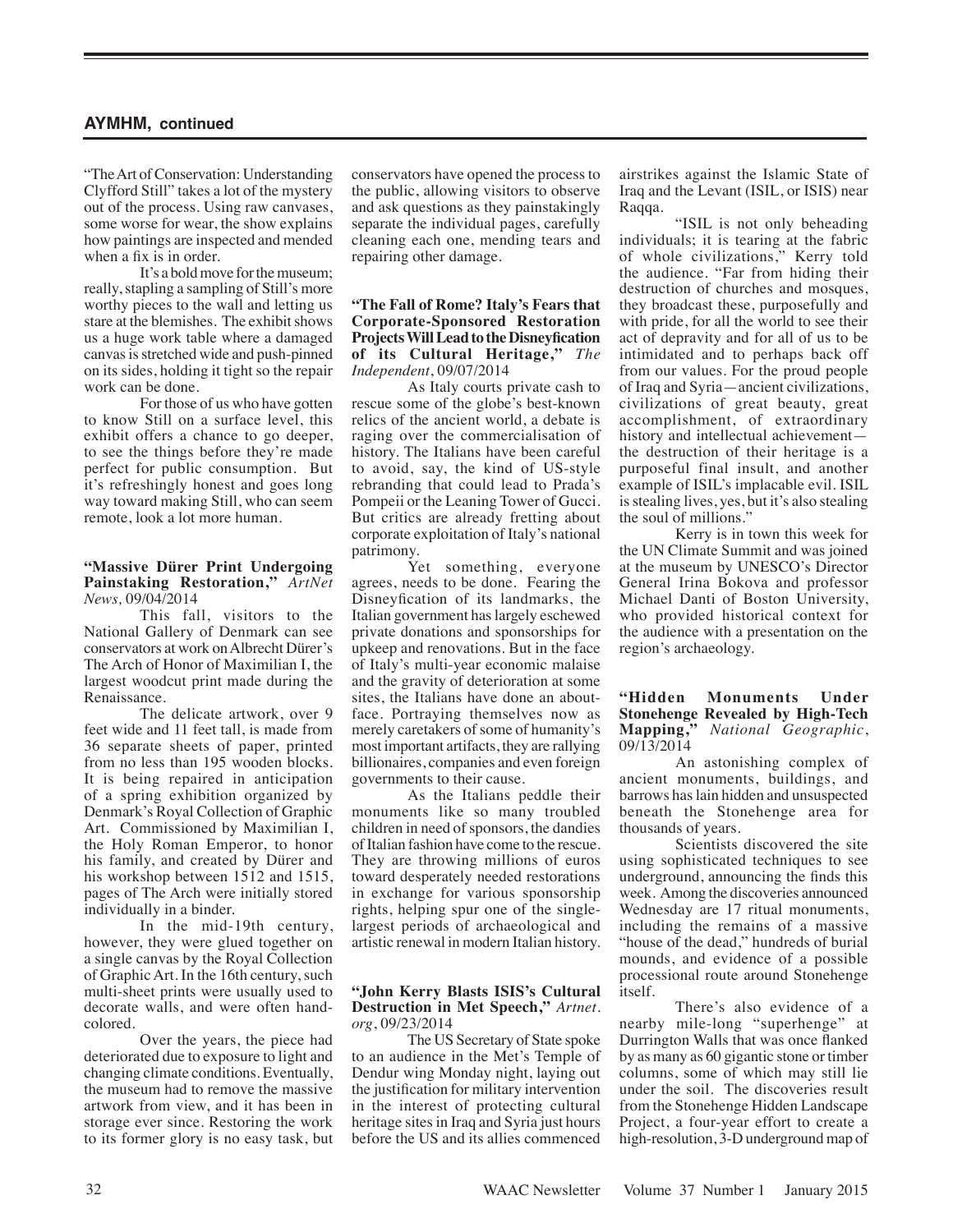the landscape surrounding Stonehenge.

The project team, led by researchers from the U.K.'s University of Birmingham and Austria's Ludwig Boltzmann Institute, mapped the area down to a depth of about ten feet (three meters) using ground-penetrating radar, high-resolution magnetometers, and other state-of-the-art remote-sensing equipment.

In all, nearly 3,000 acres have been excavated virtually, making this the largest and most ambitious project of its kind ever undertaken anywhere in the world.

#### **"Science to the Rescue of Art,"** *Rappler. com*, 09/14/2014

Some of our most treasured paintings are fading, warn experts who would like more money for the use of sophisticated technology to capture the masters' original palettes before the works are unrecognizably blighted.

"Our cultural heritage is suffering from a disease," Robert van Langh, director of conservation and restoration at Amsterdam's Rijksmuseum, told Agence France-Presse (AFP) in Paris this week. Van Langh was speaking on the sidelines of a conference on the use of synchrotron radiation technology in art conservation at the molecular level. Much more science is needed to understand the chemical reactions that cause color changes in canvases, in order to stop them, said Jennifer Mass, an art conservationist from Winterthur Museum in Delaware, who also attended the meeting.

Understanding the degenerative process would allow museums to display the precious works in the appropriate light, atmosphere and humidity. According to Belgian chemist Koen Janssens of the University of Antwerp, a further role of science could be to beat the drum for art conservation. "As researchers, we are working on a simulation that will allow us to show what certain artworks will look like in 50 years," if nothing is done, he said.

#### **"Lincoln Conservation Consultants Battle to Save Rare Historic Paintings**," *Lincolnshire Echo,* 09/10/2014

A team of historic conservation consultants based in Lincoln are battling to save a number of rare wall paintings.

The artwork was discovered inside a Georgian townhouse in Great Yarmouth, Norfolk, which was at risk of demolition due to structural problems. But experts at Crick Smith, who are based at the University of Lincoln, have now stepped in to help.

The paintings date from the 16th century and were recently found hidden behind 1970s plasterboard. The property has been purchased with a view to renovation by the Great Yarmouth Preservation Trust, which engaged Crick Smith to restore the works of art to their former glory.

The Lincoln-based staff will spend three weeks stabilising and cleaning the historic artwork. "This is a real piece of art – once you clean it you realise that every brushstroke is deliberate. We are consolidating all of the edges that are lifting away, anything that's proud, anything that's fragile," said Crick Smith's Debs Russell.

"After trying different adhesives, we have gone with lime water and that's ideal for conservation because the paintings are already on a lime base, so we are conserving with the original materials."

#### **"Dallas Museum of Art Announces 2014 Art Conservation Project Grant from Bank of America,"** Artfix Daily, 09/04/2014

The Dallas Museum of Art today announced that they have received funding from Bank of America to restore the Wittgenstein silver display case, or vitrine, through the bank's 2014 global Art Conservation Project.

The silver and gem-studded vitrine is the most lavish piece of silverwork known from the Wiener Werkstätte (or Vienna Workshops), a guild of artists and craftsmen practicing in Austria in the early 20th century. Designed by Carl Otto Czeschka and presented at the 1908 Vienna Art Show, this vitrine marks a crucial time in the evolution of modern design. Acquired by the Dallas Museum of Art last year, it is one of their most important pieces.<br>Fran Baas, associate

Fran Baas, associate conservator of objects, working in close collaboration with Kevin W. Tucker, the Margot B. Perot senior curator of decorative arts and design at the Dallas Museum of Art and Mark Leonard, chief conservator, is currently carrying out the restoration and technical study of this unique masterpiece of decorative design and craftsmanship.

The grant from Bank of America is fully funding the restoration of the piece, which is the centerpiece of the upcoming Modern Opulence in Vienna: The Wittgenstein Vitrine exhibition. The exhibition is scheduled to open on November 15 in the DMA's Conservation Gallery, after a special media preview on November 13.

## **"Egypt Says Restoration of Oldest Pyramid on Track**," *Al Arabiya,* 09/16/2014

Egypt's antiquities minister took journalists inside a 4,600-year-old pyramid on Tuesday to reject recent accusations of mismanagement at the site as false and "without evidence."

At a press conference at the Saqqara pyramid complex, some 30 kilometers south of Cairo, Minister of Antiquities Mamdouh el-Damaty decried recent media reports alleging that the Djoser pyramid might collapse.

Criticism of the project centers on the government's choice of a contractor, the Shurbagy construction company, which has no antiquities experience. Critics point to a new brick wall built on top of the pyramid's base, which they say risks damaging the ancient structure.

Monica Hanna, an Egyptian archaeologist, advocates the formation of an independent committee of Egyptian conservationists to oversee the restoration of all the country's historical sites, including Saqqara. "Looking at archival images of Saqqara over the past 100 years, the pyramid actually looks new," Hanna said. "This should never be the case: we have to conserve these monuments in a way that is unnoticeable."

The government has recently announced a range of programs to revitalize the tourism sector, which fell by nearly 46 percent following the 2011 uprising that toppled longtime autocrat Hosni Mubarak. Funded by museum and site ticket sales, the ministry of antiquities is facing bankruptcy as international tourists remain wary of visiting Egypt after three years of turmoil.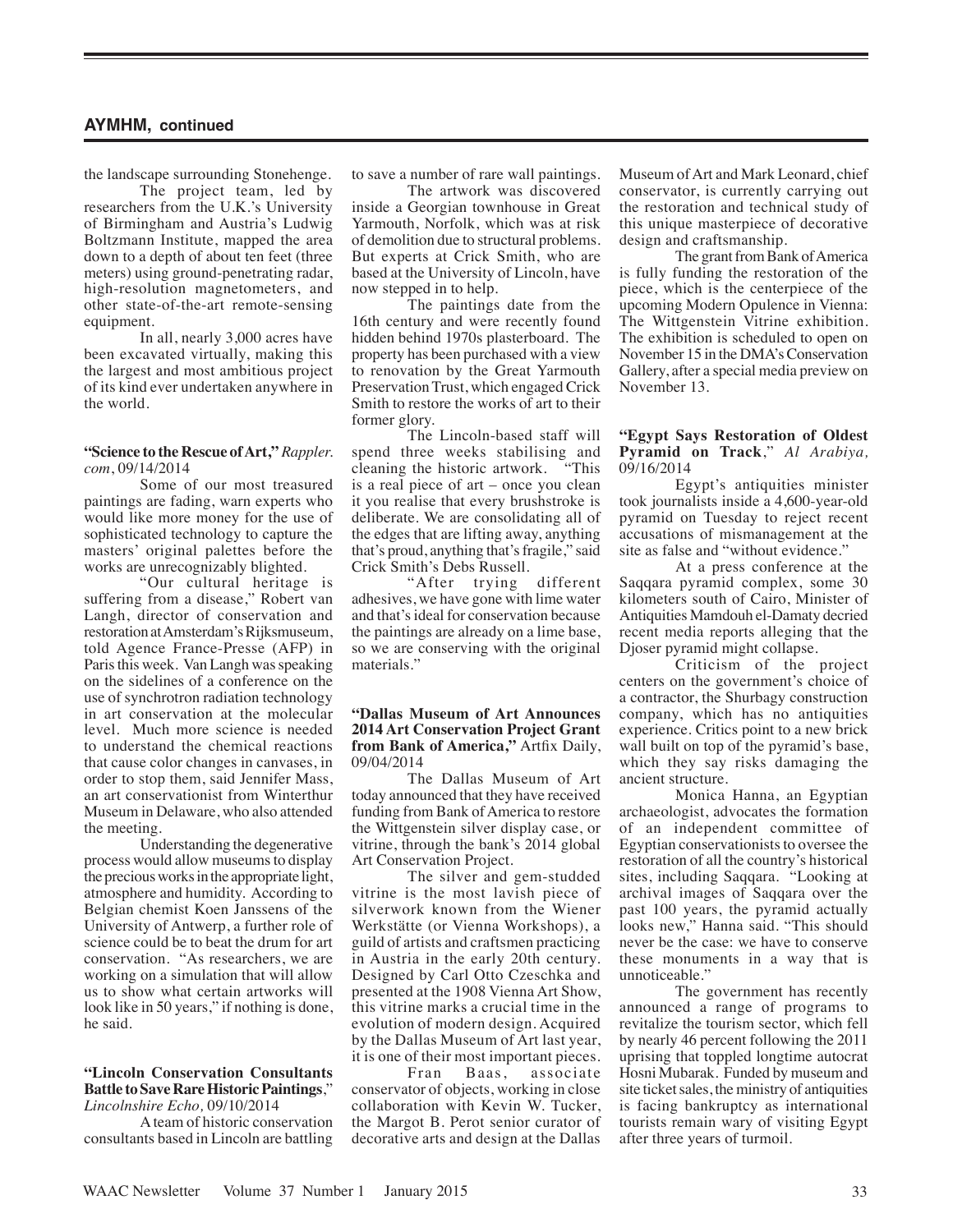# **"Heinz History Center Debuting Conservation Center,"** *Pittsburgh Business Times*, 09/18/2014

Pittsburgh's Sen. John Heinz History Center is opening a new conservation center Saturday, becoming one of the first museums in the United States to provide professional conservation services directly to the public. Located behind the history center's Strip District building, the new Museum Conservation Center will provide visitors with expert advice on how to preserve heirlooms and connect them with conservators if professional repair is required.

#### **"Hailstorm does €1.5m Worth of Damage to Florence's Museums,"** *The Art Newspaper*, 09/22/2014

Freak weather events caused around  $E1.5m$  worth of damage to Florence's institutions last week, including the Uffizi Galleries, which were evacuated and closed for the day.

Refunds were offered to visitors who couldn't make back it on the weekend, after the city was brought to a standstill by an intense downpour and hailstorm on Friday, 19 September. The façade of the Pitti Palace was damaged by hailstones, which also broke several windows. Part of the Costume Gallery was still closed at the time of writing, due to water leaks.

The Museo Nazionale di San Marco, housed in the 15th-century cathedral that was once home to the Renaissance painter and monk Fra Angelico, also suffered from leaks; four paintings were damaged and are now being restored. The museum is scheduled to reopen on 24 September.

The 14th-century Palazzo Davanzati has now reopened, although the rooms containing its collection of lace are still closed because of significant water damage. Conservators from Florence's Opificio delle Pietre Dure are already at work to preserve the delicate lace and a small number of paintings that were affected.

#### **"Leonardo Restoration Sheds Light on Genius as a Young Man**," *Reuters*, 09/24/2014

If there is any mind an art restorer would die to get into, it would be that of Leonardo da Vinci. That was the unique opportunity restorers in Florence have relished as they clean the "Adoration of the Magi", a massive painting that Leonardo started in 1481 at the age of 29 but abandoned a year later, leaving it in various stages of development.

Done on 10 slabs of wood glued together, it has blank areas, areas with under-drawings, and sections in advanced stages. In the late 1500s the painting was acquired by Florence's Medici family, whose restorers added layers of varnish to give it a homogenous, monochrome look when they put it in their collection.

The current restoration project, which began three years ago, has removed much of the dull, oxidized varnish as well as traces of past restoration attempts. This revealed that Leonardo did all the under drawings freehand.

Experts at the Opificio delle Pietre Dure have ruled out a hypothesis put forward 15 years ago that Leonardo had done only the preliminary work and the paint was added by an unknown artist long after the master's death in 1519. After the wood backing of the painting is restored, it is due to return to a special room in the Uffizi, where it will be on display with two other Leonardo works.

#### **"Leonardo Da Vinci 'Painted Three Ermine Portraits'**," *BBC News*, 09/24/2014

Engineer Pascal Cotte has spent three years using reflective light technology to analyse The Lady with an Ermine. Until now, it was thought the 500-year-old painting had always included the ceremonial animal. Mr. Cotte has shown the artist painted one portrait without the ermine and two with different versions of the fur.

Mr. Cotte, who is a co-founder of Lumiere Technology in Paris, has pioneered a new technique called Layer Amplification Method (LAM). It works by projecting a series of intense lights on to the painting. A camera then takes measurements of the lights' reflections and from those measurements, Mr. Cotte is then able to analyse and reconstruct what has happened between the layers of the paint.

Mr. Cotte said: "The LAM technique gives us the capability to peel the painting like an onion, removing the surface to see what's happening inside and behind the different layers of paint. "We've discovered that Leonardo is always changing his mind. This is someone who hesitates - he erases things, he adds things, he changes his mind again and again."

The painting belongs to the Czartoryski Foundation and is usually on display at the National Museum in Krakow, Poland.

## **"29 Murals from New Deal Era in Rincon Center are being Restored,"** *SFGate*, 09/28/2014

High on a scaffolding in the lobby of the handsome Rincon Center complex on lower Mission Street, Thomas Portue is hard at work most afternoons, preserving a San Francisco treasure. He is working carefully to repair the marks of time and remove a bit of grime from 29 murals that ring the lobby and tell the story of San Francisco as a pageant in rich color.

The murals painted by Anton Refregier were part of a New Deal project and were completed in 1948 when the Rincon Center was San Francisco's busiest post office. They are revered now as classic works of stylized realism perhaps even masterpieces of public art. But once, they were denounced in Congress as distortions of history and Communist propaganda.

Times have certainly changed. These days tour groups come through the lobby to see them, and they are on the National Register of Historic Places. Portue, a professional fine arts conservator, restored the murals to their original brilliance in a major effort more than 27 years ago. There has been some deterioration with the murals, he said, chipping of the paint here and there, damage by fly droppings, the wear and tear of the years.

#### **"Antiquities Lost, Casualties of War,"** *The New York Times*, 10/03/2014

Tracking the cultural treasures of Syria and northern Iraq has become a heartbreaking task for archaeologists and antiquity scholars. And the list of destroyed, damaged or looted works has only grown longer as the Islamic State, also known as ISIS, which seeks to create a caliphate, has pushed into northern Iraq.

Sunni extremists like the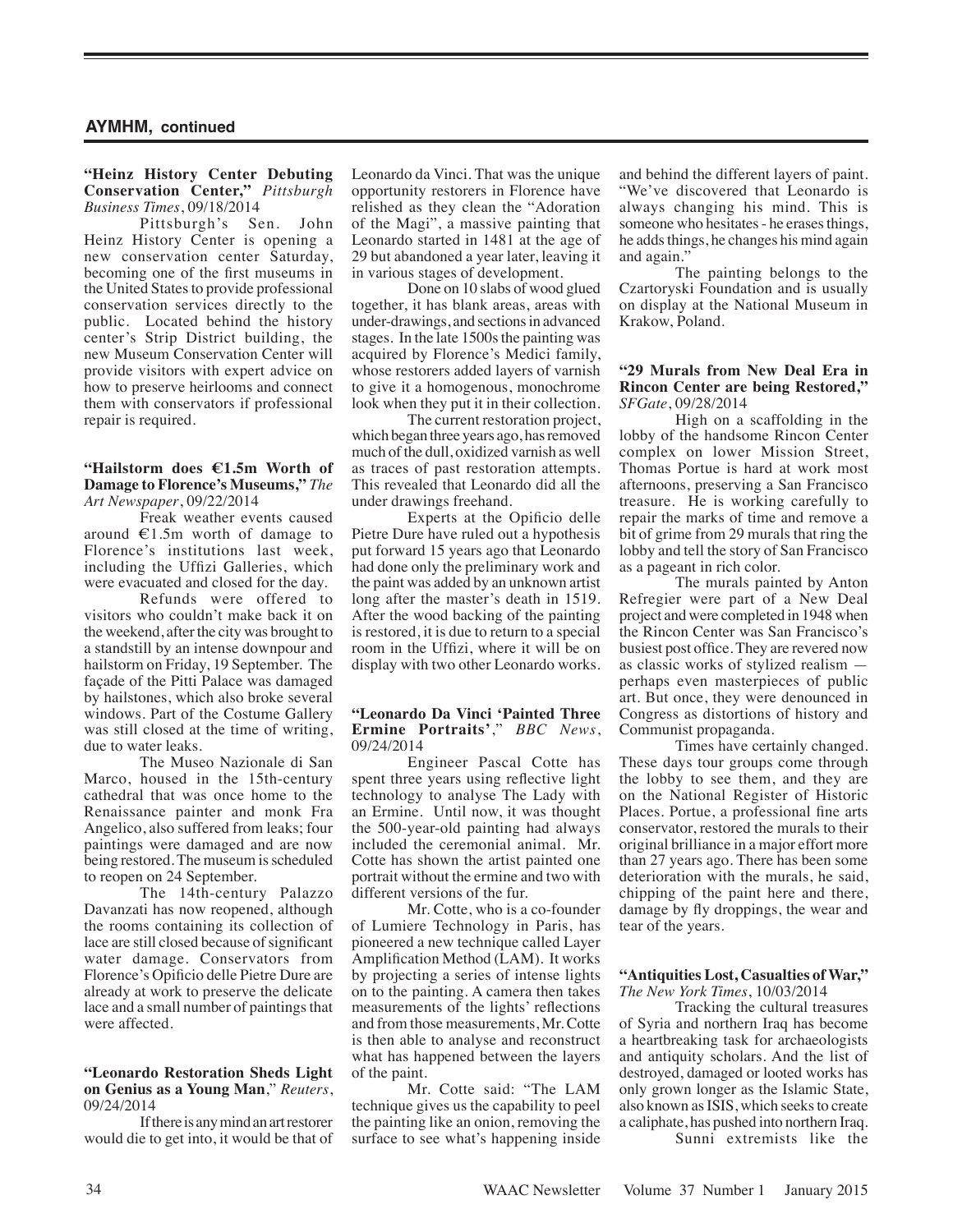Islamic State and others are deliberately wrecking shrines, statues, mosques, tombs and churches — anything they regard as idolatry. Over the last three years of war, international groups have come up against the limits of their power and ability to intervene in a conflict that has killed tens of thousands. In several cases, the security of many antiquities has largely been left up to nearby residents, many of whom have taken huge risks to defend their cultural patrimony.

The question of what has been destroyed has few complete answers, scholars say. The Islamic State often issues false reports to exaggerate its conquests, while other groups may do so to draw international sympathy. But the State Department, officials in the Syrian government and networks of scholars are trying to document the damage.

As the experts peer at maps, they are concerned about what might be next, but also disagree on how to handle it. The United States-led bombing campaign is a new threat. Major cultural heritage groups have urged that any American military action take account of vulnerable sites. A branch of the Pentagon is training pilots and ground soldiers to protect cultural property during military operations. But many hope that the Islamic State rampage will slow as it comes under pressure.

**"Cleaning Aged Ceiling, High Walls Unearth Rare Finds at Oberlin Museum,"** *The Chronicle-Telegram*, 10/09/2014

One hundred years of dirt concealed hidden treasures, sprawled across the ceiling of the Allen Memorial Art Museum at Oberlin College.

This summer, the art museum finally embarked on a project leaders have discussed for more than a decade: cleaning the ceiling for the first time since the museum was built in 1917. The museum hired ICA Art Conservation, a nonprofit art conservation organization based in Cleveland, and in 2013 they began testing cleaning methods on small sections of the ceiling.

It wasn't until August that the group started the actual cleaning process, using water with a sequestering agent to wipe away dirt from the upper walls and ceiling which hadn't been cleaned since the building was erected.

The two months of work revealed little square paintings of animals, musical instruments, foliage and boats laid across the ceiling. Other squares contain designs painted in gold leaf and on the walls, quotes from Christopher Pearse's 19th century poem "Stanzas" are scrawled in silver paint.

Conservator Wendy Partridge said the organization plans to spend the rest of the year into early January completing the cleaning and restoring areas damaged by humidity and temperature fluctuations since the early 1900s. After the cleaning is complete, another group will come in early 2015 to touch up the "aged" paint on the ceiling panels.

## **"Egypt Completes Restoration of Famed Coptic Hanging Church,"** *Al Arabiya*, 10/12/2014

Egypt's 1,300-year-old Hanging Church has on Saturday opened its doors once again to visitors, after the culmination of an over one-and-ahalf decade restoration. The Egyptian prime minister and Pope Tawadros II of Alexandria on Saturday attended the opening ceremony of the Hanging Church - also known as St. Virgin Mary's Coptic Church - marking the end of a \$5.4 million restoration project.

The Hanging Church was established on the ruins of a 2nd century Roman fortress from which it gained its name, the suspended, or al-Moallaqa in Arabic. Egypt's Antiquities Minister Mamdouh Eldamaty told Al Arabiya News that due to the church's significance, its meticulous restoration process had to be "studied very well" to ensure it was true to its historic roots.

The restoration process took around 16 years, where it was carried out on several phases to reduce water leakage and reinforce the church's foundations. It also included the restoration of the church's decorations and icons. The church has a unique Byzantine architectural style and features a wooden roof in the shape of Noah's ark.

#### **"Ricerca: 'Biologi Indiana Jones' per Salvare Beni Culturali, 30% Risparmi per Restauri,"**, *Panorama*, 10/17/2014

From the test tubes and microscopes of the laboratory to paintings and archaeological remains, the biologist is the guardian of cultural heritage, a sort of "Indiana Jones" without whip and hat.

When called upon in the preservation of cultural treasures, "he could help save 30% of funds that are spent today on restoration: because it is the biologist who can determine, for example, whether a lichen that covers a monument is aggressive or instead helps to preserve the surface", explains Ermanno Calcatelli, president of the National Order of Biologists (ONB) that today in Rome opened the second national conference on cultural heritage.

The order has recently promoted three scholarships to work in the excavations in Pompeii. Matteo Montanari, biologist and part of the Commission for cultural heritage of the ONB, occupies himself with saving reliquaries and works of art from attack by mold and micro-organisms.

His firm has carried out noninvasive microbiological analysis to determine the condition of the Constitution in the Central State Archives in Rome. He is currently working on antivegetative mortars for archaeological sites as well as a new stream of research to develop innovative products for the maintenance of the headstones.

## **"Laser technology Gives Priceless Vatican Artworks a Face-lift,"** *Euronews*, 10/11/2014

The restoration laboratory of the Vatican Museums is home to one of the largest collections of paintings and sculptures in the world. This is where ancient and priceless pieces of art come for a face-lift.

Art restoration requires the use of highly non-invasive tools to minimise the impact on the work. Laser technology answers these criteria and can be used in conjunction with traditional cleaning techniques.

"This new technology is really fantastic," says Guy Devreux, director of the marble laboratory. "But it's not a miracle cure. We're obviously continuing to use the other methods we've been using up to now. The laser gives us that bit extra in the sense that it allows us to hone the cleaning process, it allows us to clean in a way we never could have done with another system."

Strictly controlled tests are carried out before the cleaning process